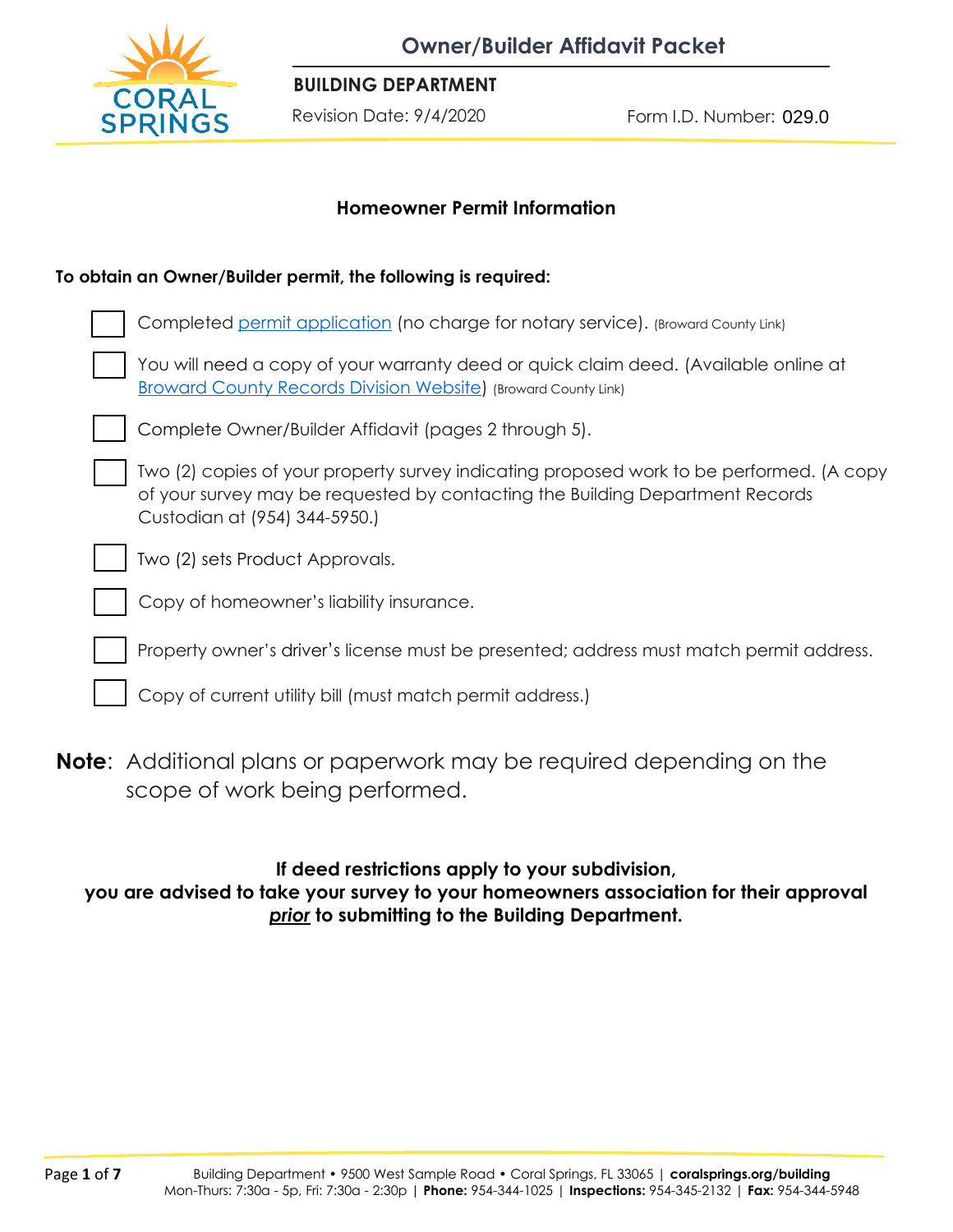

**BUILDING DEPARTMENT**

Revision Date: 9/4/2020

Form I.D. Number: 029.0

## **Owner-Builder Disclosure Statement Affidavit**

I am applying for an Owner/Builder exemption as provided in Section 489.103, Florida Statutes. I understand that Florida law requires me to personally appear to sign the building permit application. Further, my signature below indicates that I fully understand my obligations under the law. My obligations are outlined below.

Before a building permit can be issued, this disclosure statement must be completed and signed by the property owner and returned to the City of Coral Springs Building Department for the issuance of a building permit. A copy of the property owner's driver license, the notarized signature of the property owner, or other type of verification acceptable to the City of Coral Springs is required when the permit is issued.

| Owner Name:              |     |              |  |  |
|--------------------------|-----|--------------|--|--|
| Subdivision:             | ി പ | <b>Block</b> |  |  |
| <b>Property Address:</b> |     |              |  |  |

# **By signing this statement, I attest that:** *(Initial to the left of each statement)*

I understand that state law requires construction to be done by a licensed contractor and have applied for an owner-builder permit under an exemption from the law. The exemption specifies that I, as the owner of the property listed, may act as my own contractor with certain restrictions even though I do not have a license.

I understand that building permits are not required to be signed by a property owner unless he or she is responsible for the construction and is not hiring a licensed contractor to assume responsibility.

I understand that, as an owner-builder, I am the responsible party of record on a permit. I understand that I may protect myself from potential financial risk by hiring a licensed contractor and having the permit filed in his or her name instead of my own name. I also understand that a contractor is required by law to be licensed in Florida and to list his or her license numbers on permits and contracts.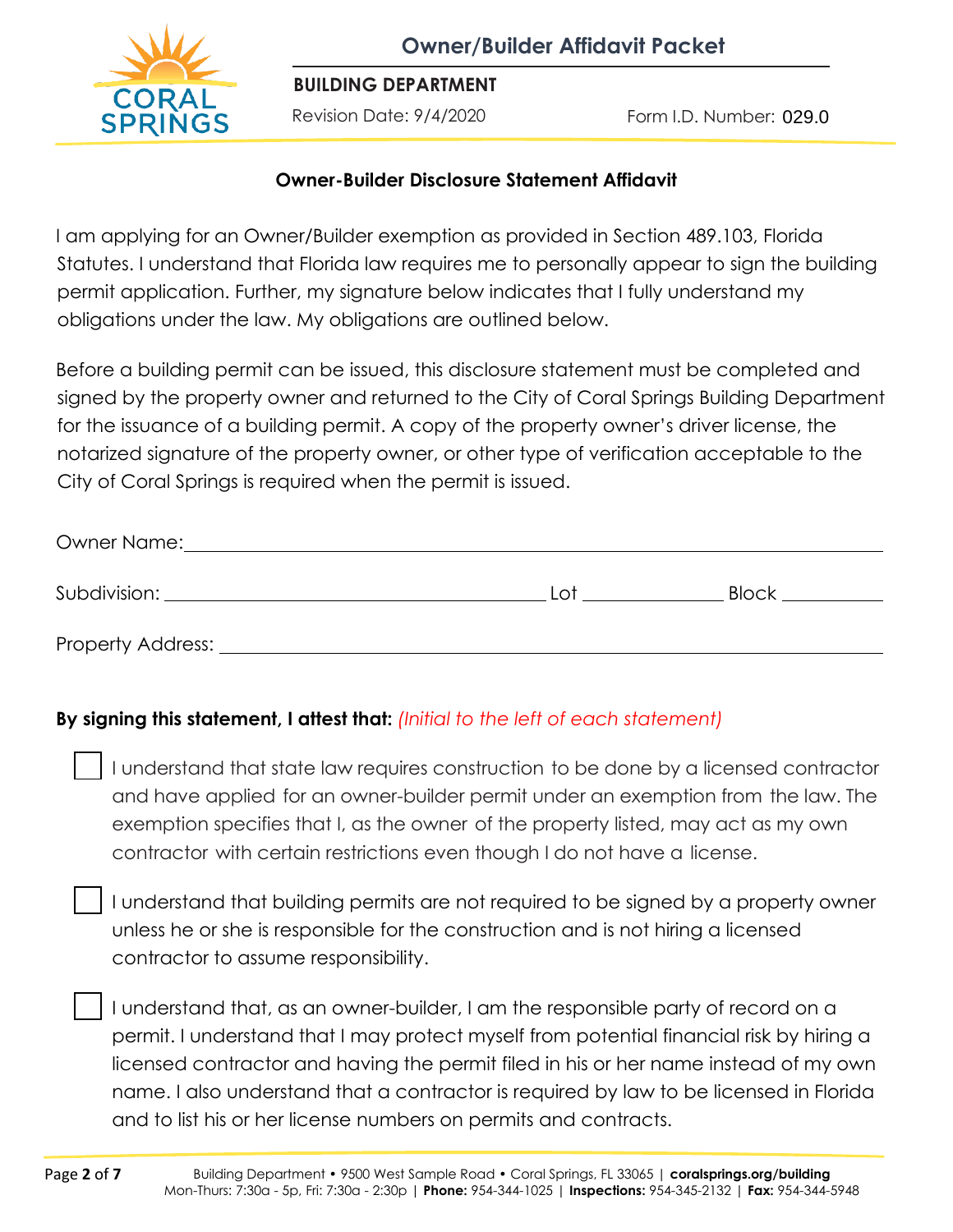

**BUILDING DEPARTMENT**

Form I.D. Number: Revision Date: 9/4/2020 029.0

I understand that I may build or improve a one-family or two-family residence or a farm outbuilding. I may also build or improve a commercial building if the costs do not exceed \$75,000. The building or residence must be for my own use or occupancy. It may not be built or substantially improved for sale or lease, *unless I am completing the requirements of a building permit where the contractor listed on the permit substantially completed the project*. If a building or residence that I have built or substantially improved myself is sold or leased within 1 year after the construction is complete, the law will presume that I built or substantially improved it for sale or lease, which violates the exemption.

I understand that, as the owner-builder, I must provide direct, onsite supervision of the construction.

I understand that I may not hire an unlicensed person to act as my contractor or to supervise persons working on my building or residence. It is my responsibility to ensure that the persons whom I employ have the licenses required by law and by county or municipal ordinance.

I understand that it is a frequent practice of unlicensed persons to have the property owner obtain an owner-builder permit that erroneously implies that the property owner is providing his or her own labor and materials. I, as an owner-builder, may be held liable and subjected to serious financial risk for any injuries sustained by an unlicensed person or his or her employees while working on my property. My homeowner's insurance may not provide coverage for those injuries. I am willfully acting as an owner- builder and am aware of the limits of my insurance coverage for injuries to workers on my property.

I understand that I may not delegate the responsibility for supervising work to a licensed contractor who is not licensed to perform the work being done. Any person working on my building who is not licensed must work under my direct supervision and must be employed by me, which means that I must comply with laws requiring the withholding of federal income tax and social security contributions under the Federal Insurance Contributions Act (FICA) and must provide workers' compensation for the employee. I understand that my failure to follow these laws may subject me to serious financial risk.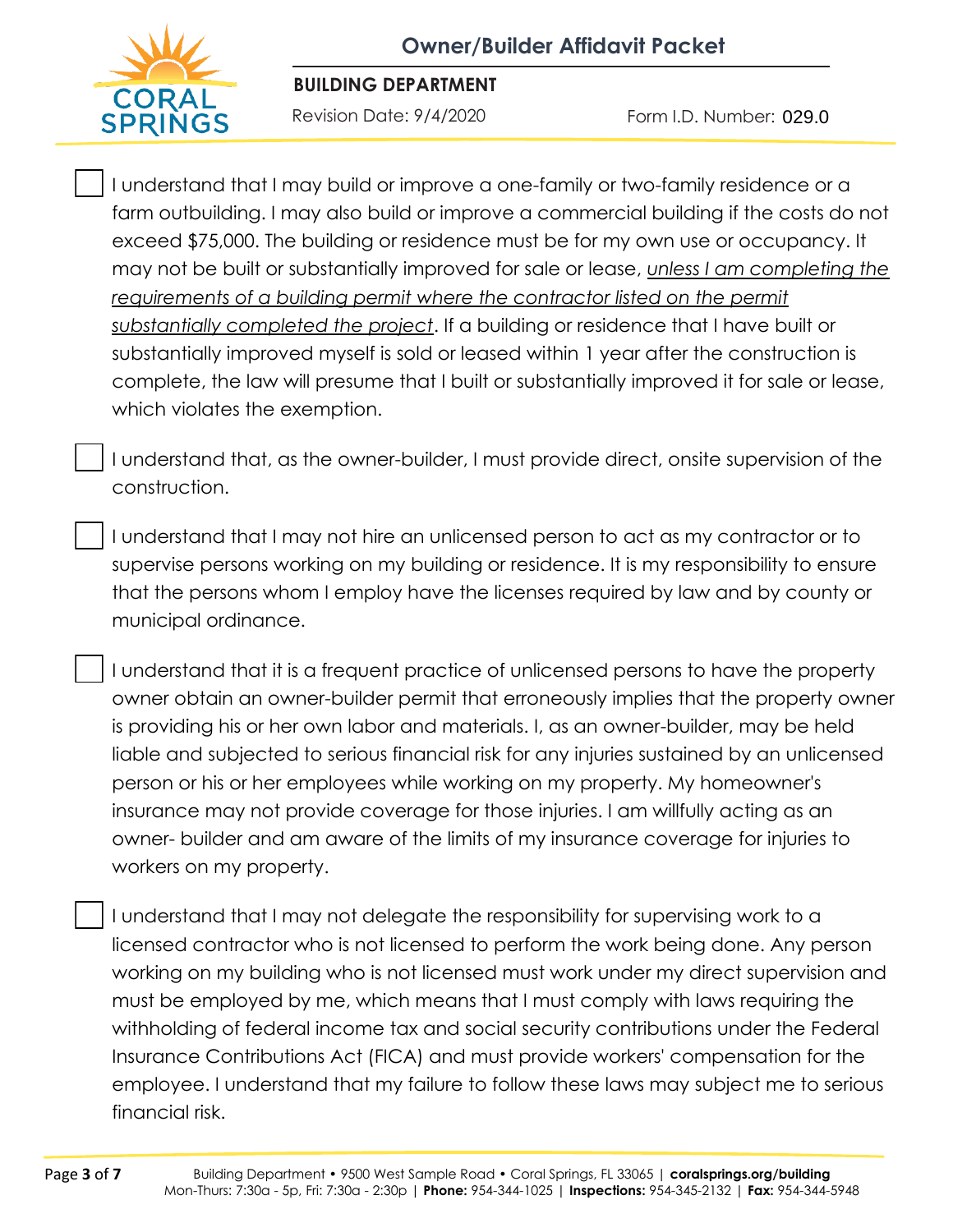

#### **BUILDING DEPARTMENT**

Form I.D. Number: Revision Date: 9/4/2020 029.0

I agree that, as the party legally and financially responsible for this proposed construction activity, I will abide by all applicable laws and requirements that govern owner-builders as well as employers. I also understand that the construction must comply with all applicable laws, ordinances, building codes, and zoning regulations.

I understand that I may obtain more information regarding my obligations as an employer from the Internal Revenue Service, the United States Small Business Administration, the Florida Department of Financial Services, and the Florida Department of Revenue. I also understand that I may contact the Florida Construction Industry Licensing Board at 1-850-487-1395 or at [www.myfloridalicense.com/dbpr/construction-industry/](http://www.myfloridalicense.com/dbpr/construction-industry/) for more information about licensed contractors.

I am aware of, and consent to, an owner-builder building permit applied for in my name and understand that I am the party legally and financially responsible for the proposed construction activity at the property address listed on this affidavit.

I agree to notify the City of Coral Springs Building Department immediately of any additions, deletions, or changes to any of the information that I have provided on this disclosure.

Licensed contractors are regulated by laws designed to protect the public. If you contract with a person who does not have a license, the Construction Industry Licensing Board and Department of Business and Professional Regulation may be unable to assist you with any financial loss that you sustain as a result of a complaint. Your only remedy against an unlicensed contractor may be in civil court. It is also important for you to understand that, if an unlicensed contractor or employee of an individual or firm is injured while working on your property, you may be held liable for damages. If you obtain an owner- builder permit and wish to hire a licensed contractor, you will be responsible for verifying whether the contractor is properly licensed and the status of the contractor's workers' compensation coverage.

PROPERTY OWNER SIGNATURE **Example 2008** 2009 12:00 DATE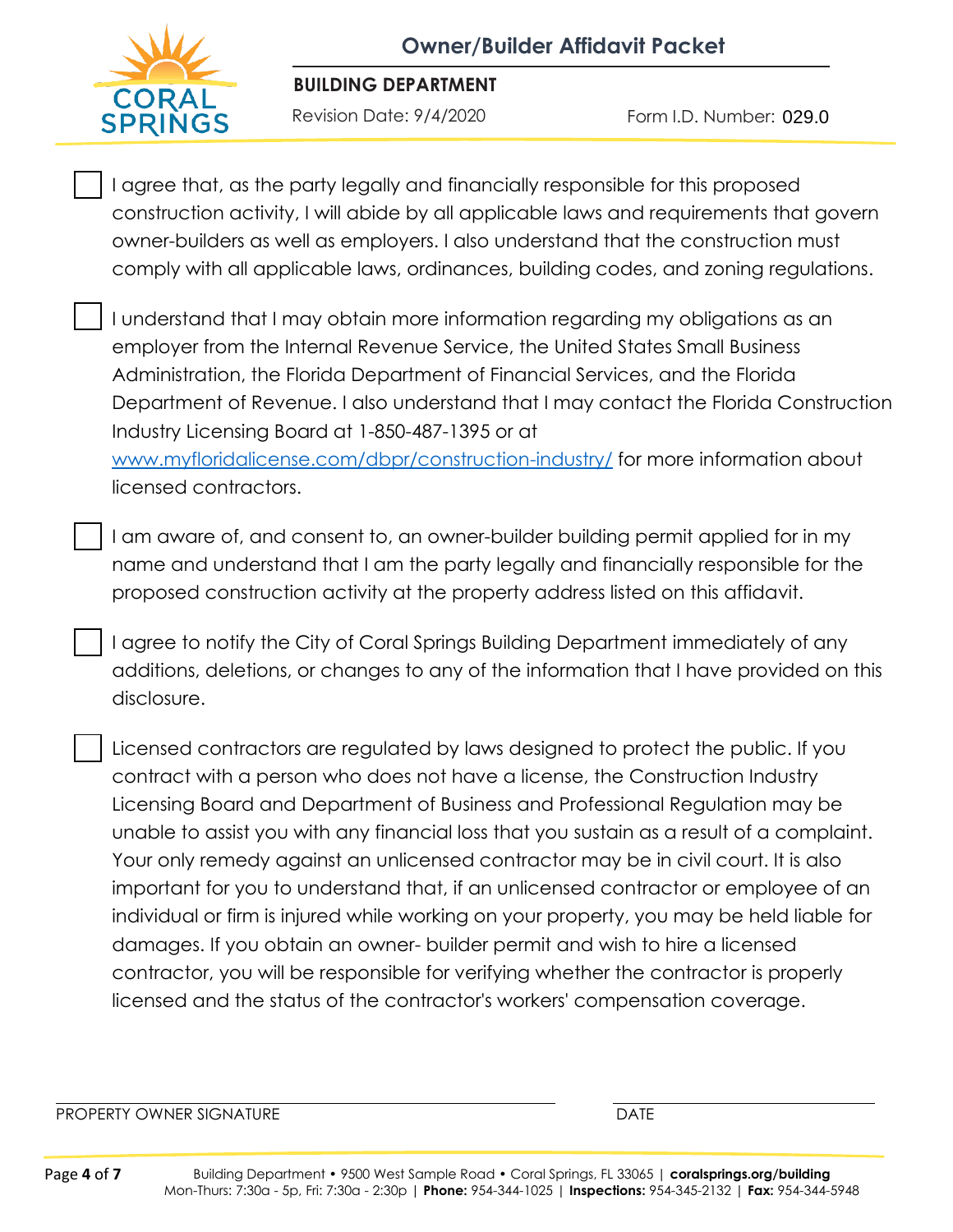

#### **BUILDING DEPARTMENT**

Revision Date: 9/4/2020

Form I.D. Number: 029.0

#### **STATE OF FLORIDA COUNTY OF BROWARD**

|  | Sworn to (or affirmed) and subscribed before me by means of | physical presence or |                      |
|--|-------------------------------------------------------------|----------------------|----------------------|
|  |                                                             |                      | online notarization, |

This day of 20 by ,

personally known or by I.D. **Consumers and the set of the set of the set of the set of the set of the set of the s** 

Signature of Notary Public - State of Florida

Print, Type, or Stamp Commissioned Name of Notary Public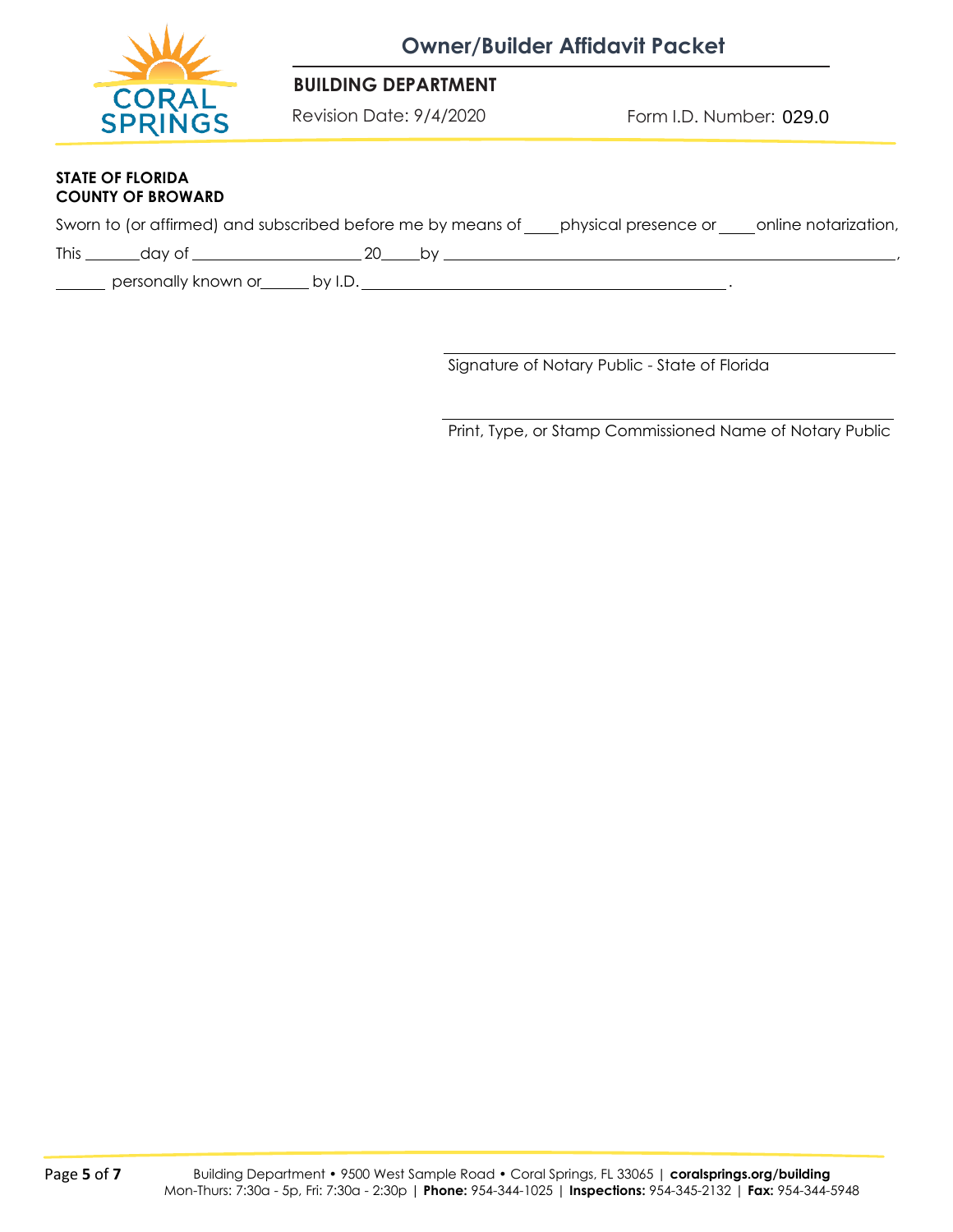

**BUILDING DEPARTMENT**

Revision Date: 9/4/2020

Form I.D. Number: 029.0

### **Owner/Builder Affidavit for Homeowners Insurance**

I am applying for a building permit pursuant to the Owner/Builder exemption set forth in Section 489.103(7), Florida Statutes and Broward County Code 9-26.

As a general rule, for the exemption, I am required to provide proof of insurance; however, I am no longer required to retain homeowners insurance and elected to not retain homeowners insurance. I therefore am assuming any and all risks associated with the lack of homeowners insurance.

I understand that pursuant to the Florida Building Code Section 104.9.4, the Building Official of the City of Coral Springs has the right to revoke any building permit or Certificate of Occupancy issued for this building in case of any false statement or misrepresentation of fact in the application or on the plans on which permit or approval was based.

I hereby acknowledge that I have read and agree with the above disclosure statement.

| am the legal owner of the following property. |
|-----------------------------------------------|
|                                               |

Property Owner Address

Permit Address if different from Above

PROPERTY OWNER SIGNATURE **Example 20 and 20 and 20 and 20 and 20 and 20 and 20 and 20 and 20 and 20 and 20 and 20 and 20 and 20 and 20 and 20 and 20 and 20 and 20 and 20 and 20 and 20 and 20 and 20 and 20 and 20 and 20 and** 

#### **STATE OF FLORIDA COUNTY OF BROWARD**

Sworn to (or affirmed) and subscribed before me by means of samply physical presence or sample notarization,

This day of 20 by ,

personally known or by I.D.

Signature of Notary Public - State of Florida

Print, Type, or Stamp Commissioned Name of Notary Public